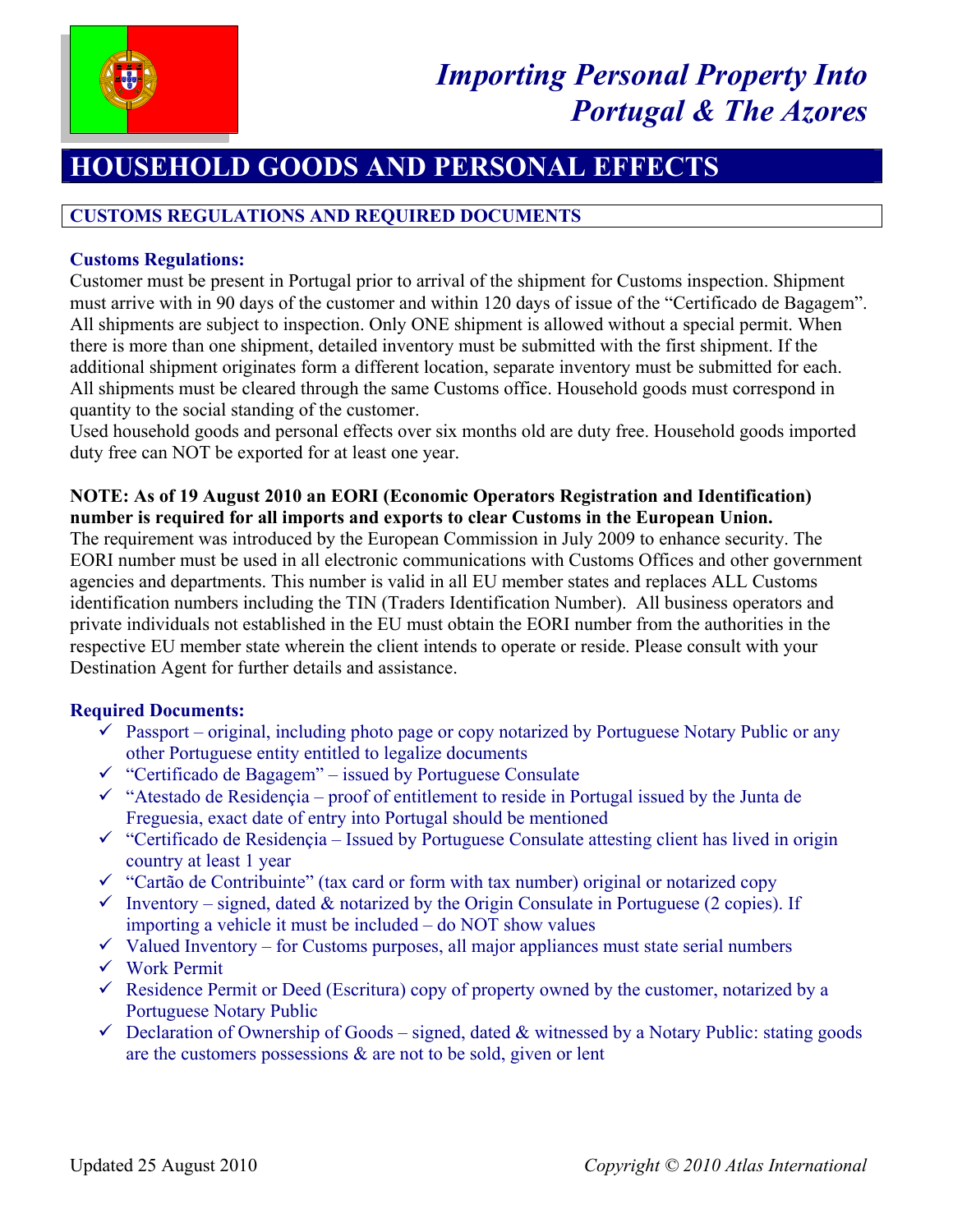# **Diplomat Status:**

Foreign diplomats, members of government or international organizations are granted tax and duty free entry of their personal effects and household items. Diplomat must be in Portugal at least one week prior to importation of goods.

**Returning Portuguese diplomats** are not granted Diplomatic status from Customs upon return. All requirements are as a non-diplomatic citizen.

# **Required Documents:**

- $\checkmark$  Diplomatic Franchise obtained from local Embassy
- $\checkmark$  Passport copy
- $\checkmark$  Inventory list in Portuguese submitted to the Embassy w/shipment details when applying for the Franchise

### **RESTRICTED/DUTIABLE ITEMS**

- $\checkmark$  Appliances/electronics must state serial number, make & model of each item
- $\checkmark$  New items (less than six months) or items not showing any obvious signs of use. It is advised to not pack items in original manufacturer's cartons to not draw duty
- $\checkmark$  Tobacco & antiques
- $\checkmark$  Alcohol & wine in reasonable amounts i.e. contents of an average wine rack or cocktail cabinet
- $\checkmark$  Inheritance provide a detailed list w/values to be duty free
- $\checkmark$  Works of Art no duty or tax applied if imported under ATA Carnet, if ATA Carnet is not available duties must be guaranteed by a deposit or bank guarantee

All dutiable items must be loaded near the container doors for easy access by Customs Agents

## **PROHIBITED ITEMS**

- $\checkmark$  Narcotics/illegal drugs of any kind
- $\checkmark$  Pornography and subversive material
- $\checkmark$  Games of chance and any gambling paraphernalia
- $\checkmark$  Gold bars & systems for counterfeiting Portuguese postage stamps
- $\checkmark$  Perishable foodstuffs
- $\checkmark$  Apes & monkeys any animal on the Endangered Species List
- \* Firearms and corresponding ammunition up to caliber 7.62mm is allowed with a permit

**ALL other explosives, weapons, ammunitions and war instruments are strictly prohibited**

# **IMPORTATION OF PETS**

Quarantine is not required; however pets are subject to a medical examination prior to being cleared through Customs. It is recommended to pre-alert the arrival of any pets to avoid any long period of delay. Importation of horses is subject to Customs approval prior to export from origin.

## **Required Documents:**

- $\checkmark$  Certificate of Vaccination including rabies, dated less than 30 days prior to arrival
- $\checkmark$  Health Certificate dated no more than 30 days prior to arrival, issued by a licensed Veterinarian

# **Required Documents: Horses**

- $\checkmark$  Certificate of Foal Registration
- $\checkmark$  Veterinary Certificate
- $\checkmark$  Import License